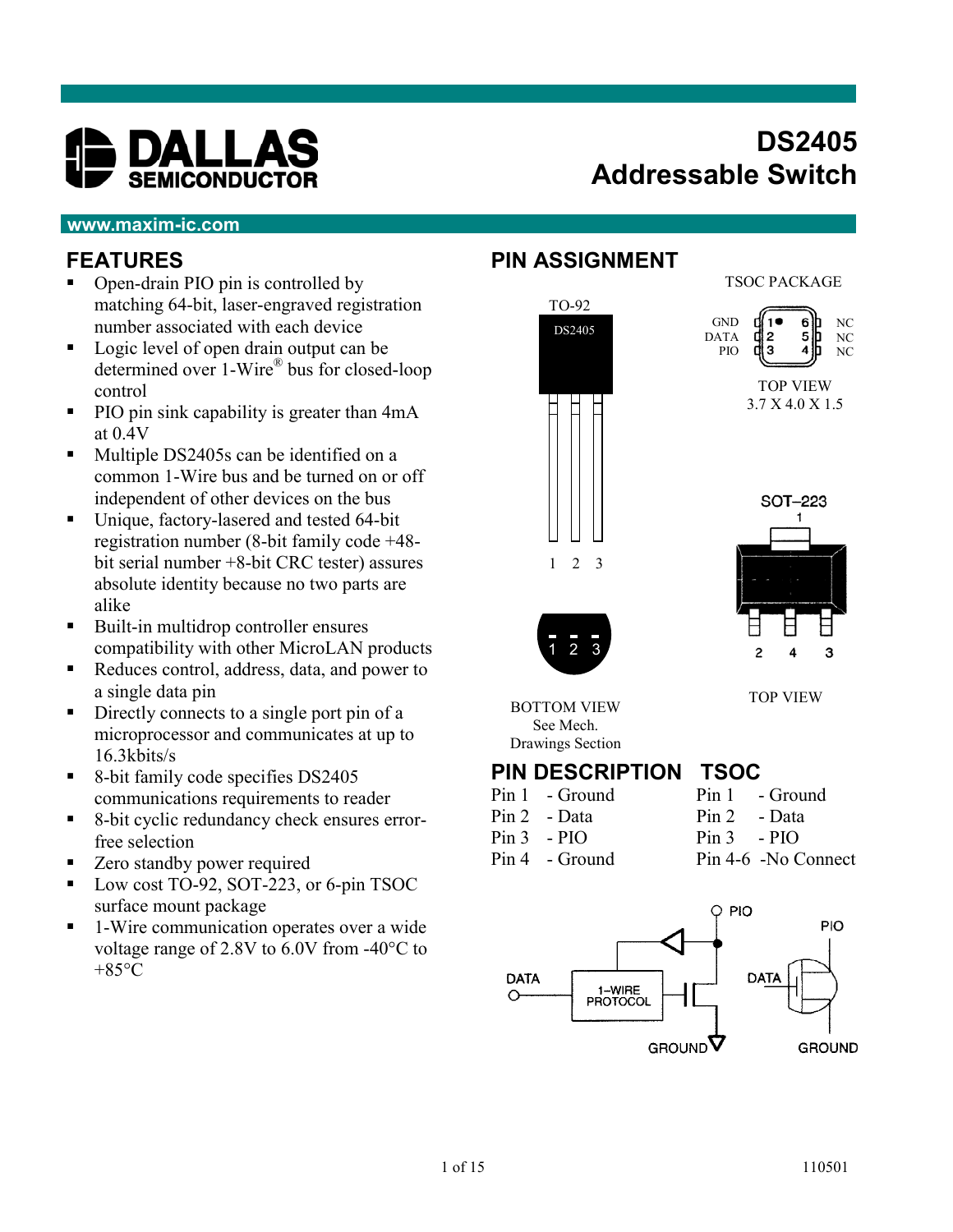## **ORDERING INFORMATION**

| DS2405         | TO-92 package                  |
|----------------|--------------------------------|
| DS2405Z        | 4-pin SOT-223 package          |
| <b>DS2405P</b> | 6-pin TSOC package             |
| DS2405/T&R     | Tape & Reel version of DS2405  |
| DS2405Z/T&R    | Tape & Reel version of DS2405Z |
| DS2405P/T&R    | Tape & Reel version of DS2405P |

### **DESCRIPTION**

The DS2405 Addressable Switch is an open drain N-channel transistor that can be turned on or off by matching the 64-bit factory-lasered registration number within each part. The 64-bit number consists of an 8-bit family code, a unique 48-bit serial number, and an 8-bit cyclic redundancy check. Communication with the DS2405 follows the standard Dallas Semiconductor 1-Wire protocol and can be accomplished with a single port pin of a microcontroller. Multiple DS2405 devices can reside on a common 1-Wire bus creating a MicroLAN. The network controller circuitry is embedded within the chip including a search algorithm to determine the identity of each DS2405 on the network. The open drain output (PIO pin) for each DS2405 on the MicroLan can be independently toggled on or off whether there is one or many devices sharing the same 1-Wire bus. The logic level of the PIO pin for each device on the MicroLan can also be individually sensed and reported to the bus master.

#### **OVERVIEW**

The DS2405 Addressable Switch provides a means for assigning an electronically readable identification to a particular node or location with additional control capability provided by an open drain N-channel MOSFET that can be remotely switched and sensed via communication over the 1-Wire bus. The DS2405 contains a factory-lasered registration number that includes a unique 48-bit serial number, an 8-bit CRC, and an 8-bit family code (05h). The 64-bit ROM portion of the DS2405 not only creates an absolutely unique electronic identification for the device itself but also is a means to locate and change or obtain the state of the switch that is associated with the 64-bit ROM. The structure of the 64-bit ROM is shown in Figure 1. The device derives its power entirely from the 1-Wire bus by storing energy on an internal capacitor during periods of time when the signal line is high and continues to operate off of this "parasite" power source during the low times of the 1-Wire line until it returns high to replenish the parasite (capacitor) supply. The DS2405 uses the standard Dallas Semiconductor 1-Wire protocol for data transfers, with all data being read and written least significant bit first. Communication to and from the DS2405 requires a single bidirectional line that is typically the port pin of the microcontroller. The 1- Wire bus master (microcontroller) must first issue one of five ROM function commands: 1) Read ROM, 2) Match ROM, 3) Search ROM, 4) Skip ROM, and 5) Active-Only Search ROM. These commands operate on the 64-bit lasered ROM portion of each device and can singulate a specific device if many are present on the 1-Wire line as well as indicate to the bus how many and what type of each device is present. The protocol required for these ROM function commands is described in Figure 4. After a ROM function command is successfully executed, the open drain output can be toggled or its current status determined via the 1-Wire bus.

# **1-WIRE BUS SYSTEM**

The 1-Wire bus is a system that has a single bus master and one or more slaves. In all instances, the DS2405 is a slave device. The bus master is typically a microcontroller. The discussion of this bus system is broken down into three topics: hardware configuration, transaction sequence, and 1-Wire signaling (signal type and timing). For a more detailed protocol description, refer to Chapter 4 of the Book of DS19xx iButton® Standards.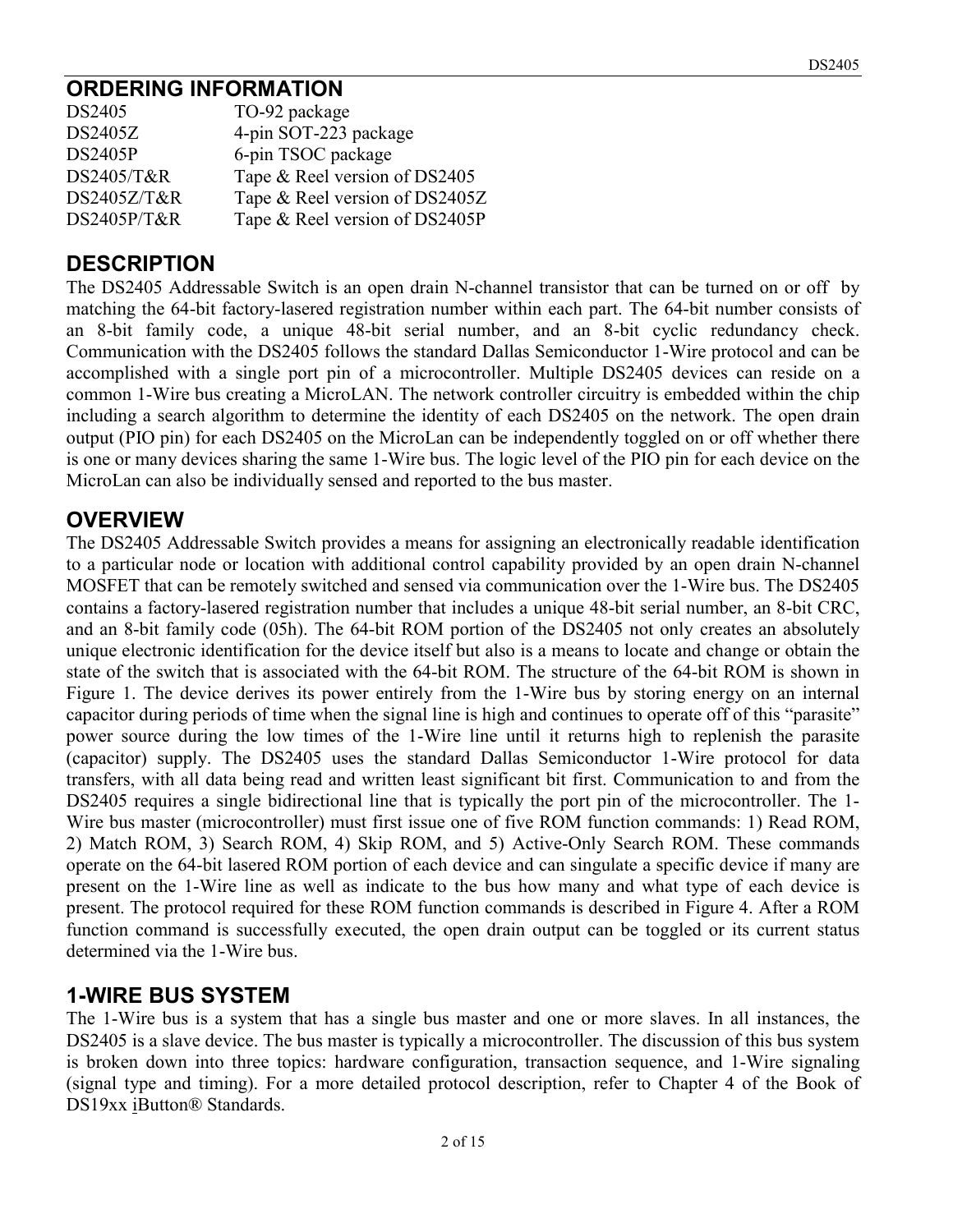#### **Hardware Configuration**

The 1-Wire bus has only a single line by definition; it is important that each device on the bus be able to drive it at the appropriate time. To facilitate this, each device attached to the 1-Wire bus must have an open drain connection or 3-state outputs. The DS2405 is an open drain part with an internal circuit equivalent to that shown in Figure 2. The bus master can be the same equivalent circuit. If a bidirectional pin is not available, separate output and input pins can be tied together. The bus master requires a pullup resistor at the master end of the bus, with the bus master circuit equivalent to the one shown in Figure 3. The value of the pullup resistor should be approximately 5 k $\Omega$  for short line lengths. A multidrop bus consists of a 1-Wire bus with multiple slaves attached. The 1-Wire bus has a maximum data rate of 16.3kbits/s.

The idle state for the 1-Wire bus is high. If, for any reason, a transaction needs to be suspended, the bus MUST be left in the idle state if the transaction is to resume. If this does not occur and the bus is left low for more than 120 µs, one or more of the devices on the bus may be reset. In addition, the state of the PIO pin for one or more of the DS2405s on the bus may return to its default (off) condition.

#### **DS2405 MEMORY MAP** Figure 1

|            | 8-Bit CRC Code |      |            | 48-Bit Serial Number |      | 8-Bit Family Code (05h) |  |
|------------|----------------|------|------------|----------------------|------|-------------------------|--|
| <b>MSB</b> |                | . SB | <b>MSB</b> |                      | . SB | <b>MSB</b>              |  |

# **DS2405 EQUIVALENT CIRCUIT** Figure 2

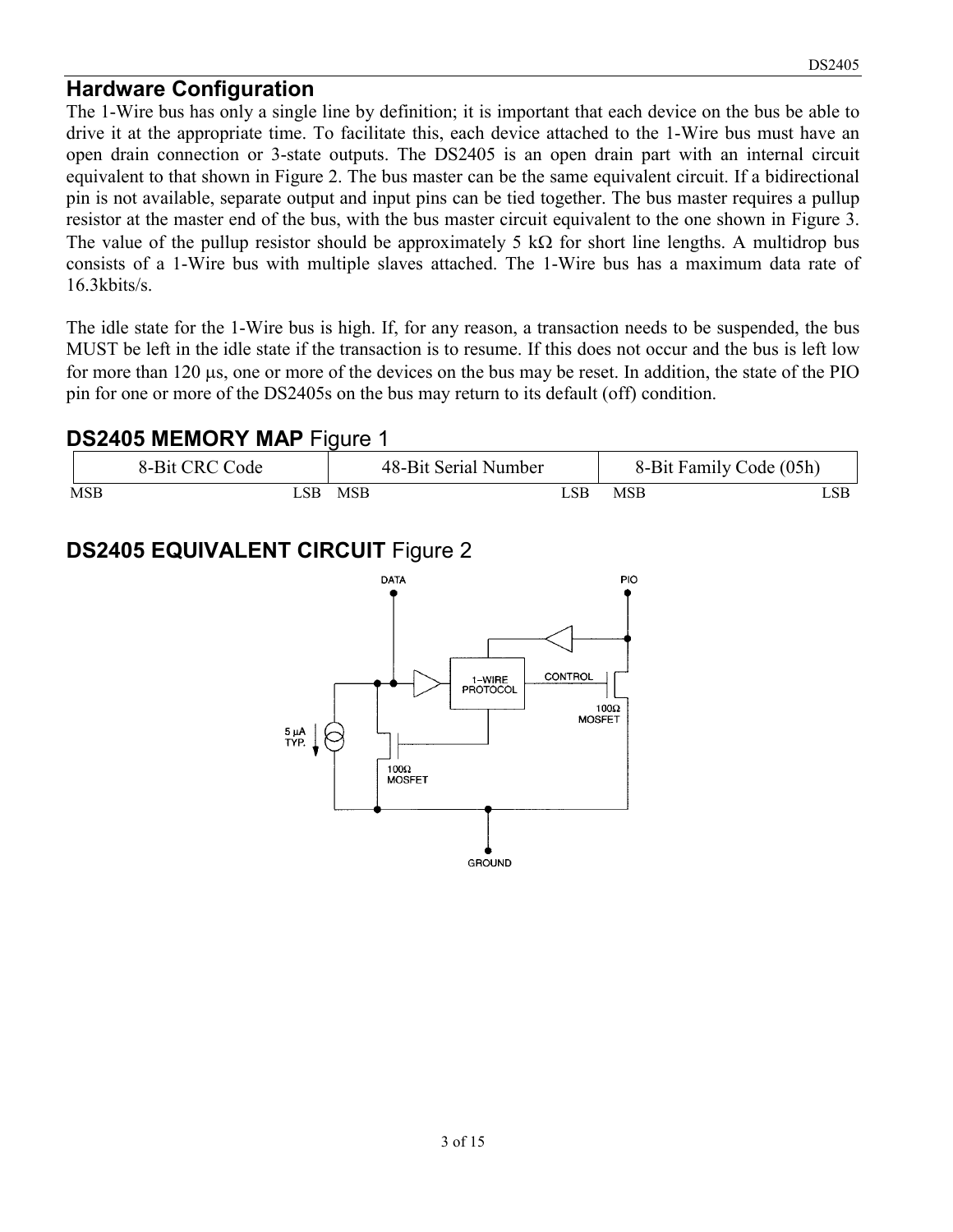### **BUS MASTER CIRCUIT Figure 3**



# **A) Open Drain**

#### **TRANSACTION SEQUENCE**

The sequence for accessing the DS2405 via the 1-Wire port is as follows:

- **Initialization**
- ROM Function Command
- Read Data

#### **INITIALIZATION**

All transactions on the 1-Wire bus begin with an initialization sequence. The initialization sequence consists of a Reset Pulse transmitted by the bus master followed by a Presence Pulse(s) transmitted by the slave(s).

The Presence Pulse lets the bus master know that at least one DS2405 is on the bus and is ready to operate. For more details, see the "1-Wire Signaling" section.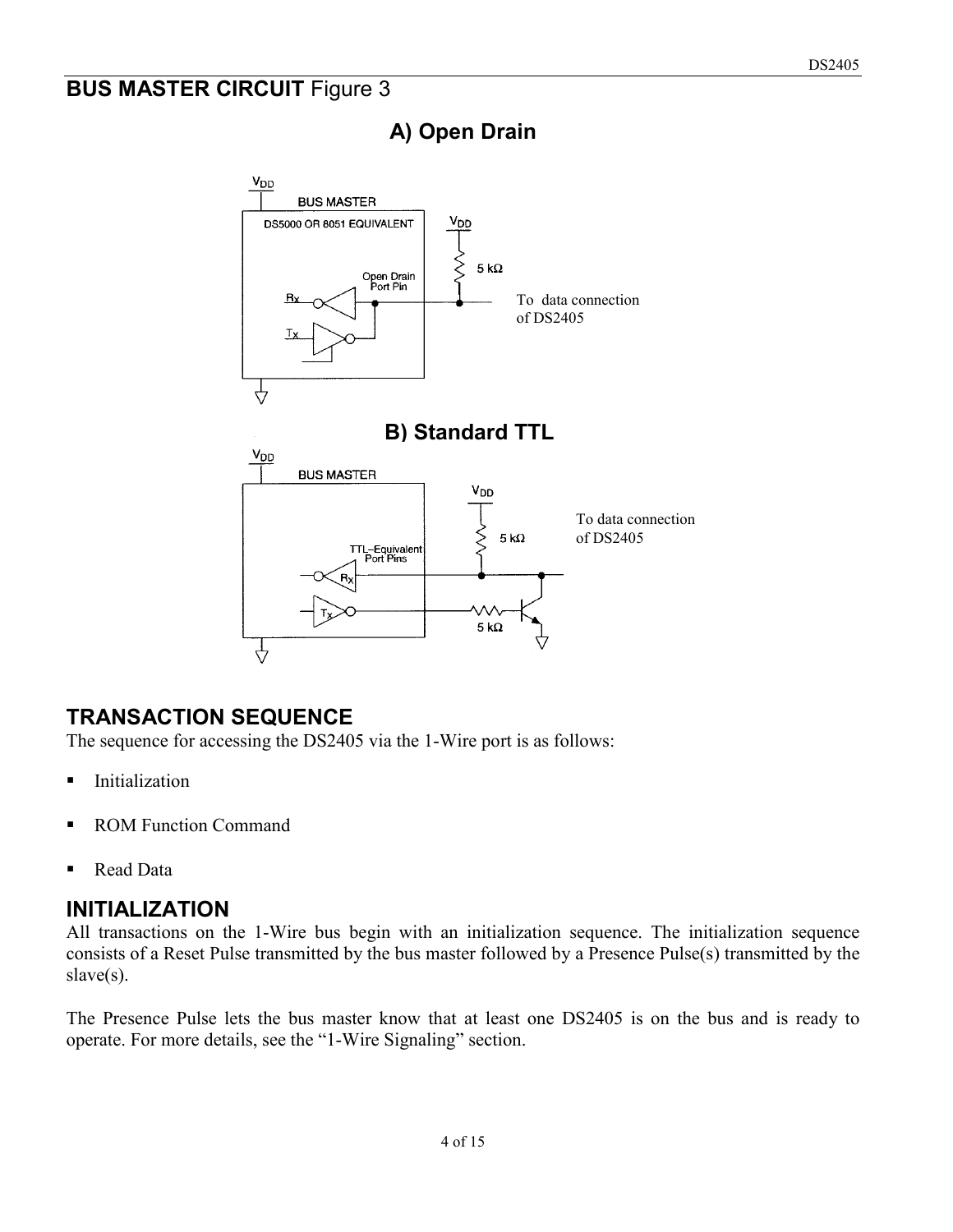#### **ROM FUNCTION COMMANDS**

Once the bus master has detected a presence, it can issue one of five ROM function commands. All ROM function commands are 8 bits long. A list of these commands follows (refer to flowchart in Figure 4).

#### **Read ROM [33h]**

This command allows the bus master to read the DS2405's 8-bit family code, unique 48-bit serial number, and 8-bit CRC. This command can be used only if there is a single DS2405 on the bus. If more than one slave is present on the bus, a data collision will occur when all slaves try to transmit at the same time (open drain will produce a wired-AND result).

#### **Match ROM [55h]**

The Match ROM command, followed by a 64-bit ROM sequence, allows the bus master to address a specific device on a multidrop bus. All devices that do not match the 64-bit ROM sequence will wait for a Reset Pulse. The DS2405 that exactly matches the 64-bit ROM sequence will toggle the state of its PIO pin after the  $64<sup>th</sup>$  bit of the match is entered. If the open drain N-channel device was off, it will be turned on and vice versa. After the last bit of the ROM sequence is received from the bus master and the PIO pin of the selected DS2405 has toggled, additional read time slots issued by the bus master will cause the DS2405 to output the logic state of its PIO pin onto the 1-Wire bus. If the pulldown is on and the PIO pin is a logical 0, the DS2405 will respond with read-0 time slots. If the pulldown is off and the PIO pin is a logical 1 (external pullup is required), the DS2405 will respond with read-1 time slot. Each additional read time slot issued by the bus master will continue to indicate the state of the PIO pin until a Reset Pulse is received from the bus master.

#### **Search ROM [F0h]**

When a system is initially interrogated, the bus master may not know the number of devices on the 1- Wire bus or their 64-bit ROM codes. The Search ROM command allows the bus master to use a process of elimination to identify the 64-bit ROM codes of all slave devices on the bus. This process of elimination involves repeated application of a simple three-step procedure where the bus master starts by reading a bit position in the 64-bit ROM, followed by reading the complement of that bit position, and finally writing to all the devices still involved in the search the desired logic value for that bit position. An example is shown below and a flowchart for the search algorithm can be found in the "Book of DS19xx iButton Standards."

Four devices are connected to the 1-Wire bus. Their binary ROM contents are listed below:

device 1: xxxxxx10101100 device 2: xxxxxx01010101 device 3: xxxxxx10101111 device 4: xxxxxx10001000

The x's represent the higher remaining bits. Shown are the lowest 8 bits of the ROM contents. The least significant bit is to the right in this representation. The search process runs as follows:

- 1. The master begins the initialization sequence by issuing a Reset Pulse. The devices respond by issuing Presence Pulses.
- 2. The master will then issue the Search ROM command on the 1-Wire bus.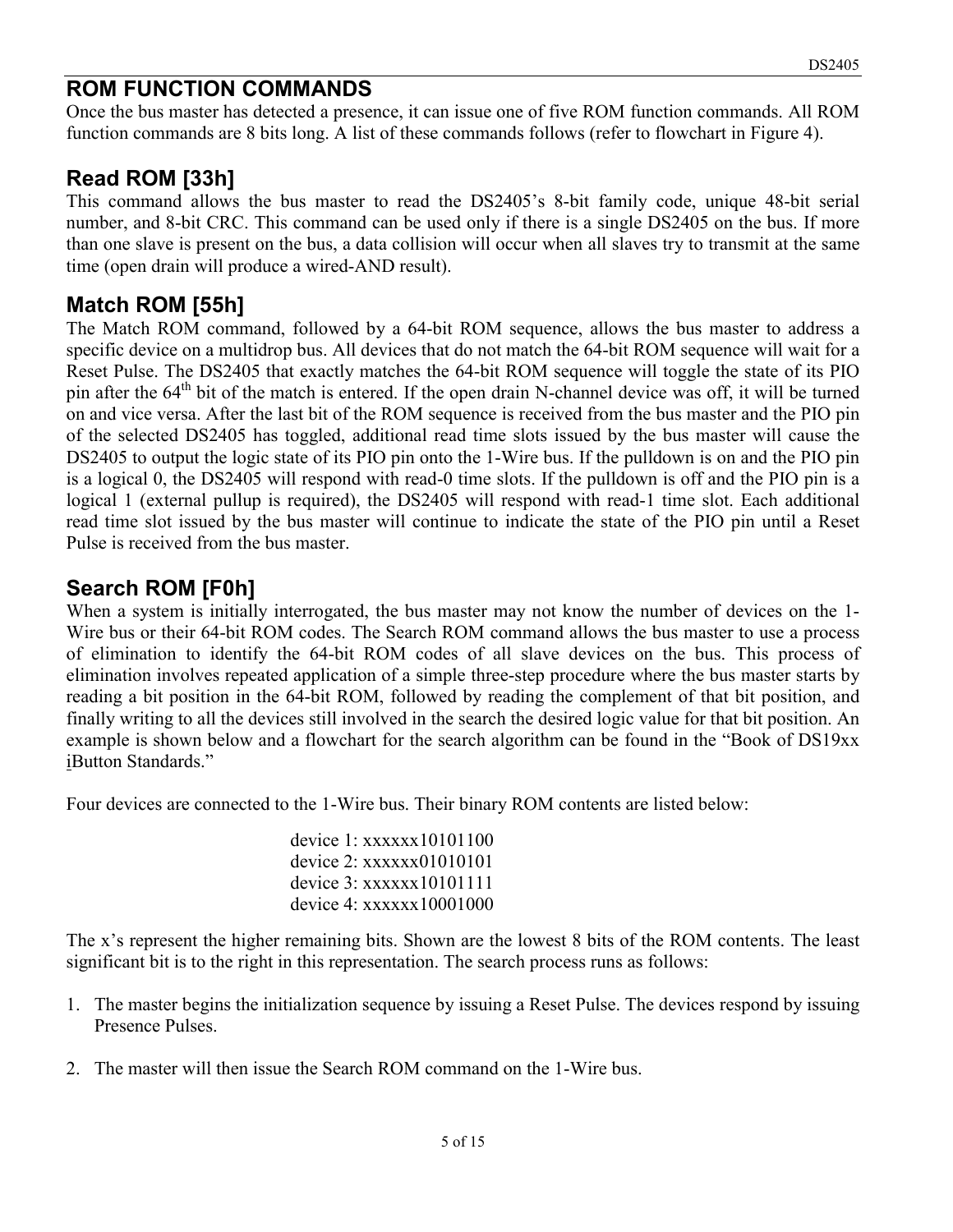- 3. The master reads 1 bit from the 1-Wire bus. Each device will respond by placing the value of the first bit of its respective ROM data onto the 1-Wire bus. Devices 1 and 4 will place a 0 onto the 1-Wire bus; that is, they pull it low. Devices 2 and 3 will send a 1 by allowing the line to stay high. The result is the logical AND of all devices on the line; therefore the master reads a 0. The master will issue another read time slot. Since the ROM Search command is being executed, all devices respond to this second read by placing the complement of the first bit of their respective ROM data onto the 1-Wire Bus. Devices 1 and 4 will send a 1; devices 2 and 3 will send a 0. Thus the 1-Wire bus will be pulled low. The master again reads a 0 for the complement of the first ROM data bit. This tells the master that there are devices on the bus that have a 0 in the first position and others that have a 1. If all devices had a 0 in this bit position, the reading would be 01; if the bit position contained a 1, the result would be 10. (Note that the 11 condition indicates that no devices are present on the 1-Wire bus.)
- 4. The master now decides to write a 0 on the 1-Wire bus. This deselects Devices 2 and 3 for the remainder of the search pass, leaving only devices 1 and 4 participating in the search process.
- 5. The master performs two more reads and receives a 0 followed by a 1 bit. This indicates that all active devices have a 0 in this bit position of their ROM.
- 6. The master then writes a 0 to keep devices 1 and 4 selected.
- 7. The master executes two reads and receives two 0 bits. This again indicates that both 1 and 0 exist as the third bit of the ROM of the active devices.
- 8. The master again writes a 0. This deselects device 1, leaving device 4 as the only active device.
- 9. Subsequent reads to the end of the ROM will not show bit conflicts. Therefore, they directly tell the master the ROM contents of the active device. After having learned any new ROM bit, the master has to resend this bit to keep the device selected. As soon as all ROM bits of the device are known and the last bit is resent by the master, the device is ready to output the state of the PIO pin using additional read time slots.
- 10. The master must learn the other devices' ROM data. Therefore, it starts another ROM Search sequence by repeating steps 1 through 7.
- 11. At the highest bit position, where the master wrote a 0 at the first pass (step 8), it now writes a 1. This deselects device 4, leaving device 1 active.
- 12. As in step 9, subsequent reads to the end of the ROM will not show bit conflicts. This completes the second ROM Search pass where the master has learned another ROM's contents.
- 13. The master must learn the other devices' ROM data. Therefore, it starts another ROM Search sequence by repeating steps 1 to 3.
- 14. At the second highest bit position where the master wrote a 0 at the first pass (step 4), it now writes a 1. This deselects devices 1 and 4, leaving devices 2 and 3 active.
- 15. The master sends two read time slots and receives two 0 bits, indicating a bit conflict.
- 16. The master again decides to write a 0. This deselects device 3, leaving device 2 as the only active device.
- 17. As in step 9, subsequent reads to the end of the ROM will not show bit conflicts. This completes the third ROM Search pass where the master has learned another ROM's contents.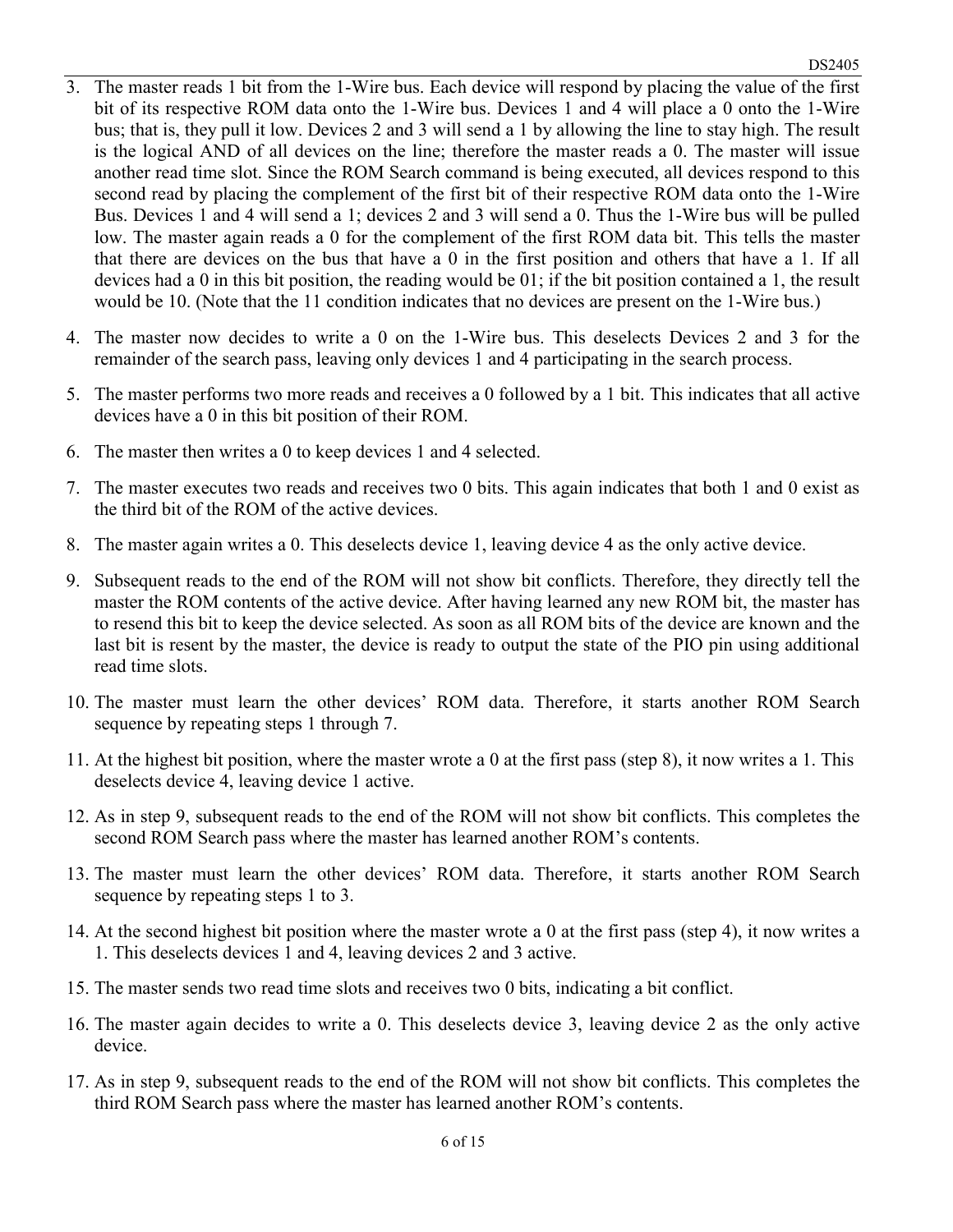- 18. The master must learn the other devices' ROM data. Therefore it starts another ROM Search sequence by repeating steps 13 to 15.
- 19. At the highest bit position where the master wrote a 0 at the previous pass (step 16), it now writes a 1. This deselects device 2, leaving device 3 active.
- 20. As in step 17, subsequent reads to the end of the ROM will not show bit conflicts. This completes the fourth ROM Search pass where the master has learned another ROM's contents.

After one complete pass, the bus master knows the contents of the 64-bit ROM in one device. Subsequent passes will reveal the total number of devices and their individual ROM codes. In addition, after each complete pass of the search that successfully determines the 64-bit ROM for a specific device on the multidrop bus, that particular device can be individually accessed as if a Match ROM has been issued since all other devices will have dropped out of the search process and are waiting for a Reset Pulse. The DS2405 that was discovered by the search process will not toggle the state of its PIO pin at the end of the search, but additional read time slots issued by the bus master after the search is completed will cause the DS2405 to output the logic state of its PIO pin onto the 1-Wire bus. If the pulldown is on and the PIO pin is a logical 0, the DS2405 will respond with read-0 time slots. If the pulldown is off and the PIO pin is a logical 1 (external pullup is required), the DS2405 will respond with read-1 time slots. Each additional read time slot issued by the bus master will continue to indicate the state of the PIO pin until a Reset Pulse is received from the bus master. The combination of Match ROM and Search ROM allows the user to change the state of the PIO pin and report the current state (Match ROM) or simply report the current state of the PIO pin without changing it (Search ROM).

#### **Active-Only Search ROM [ECh]**

The Active-Only Search ROM command operates similarly to the Search ROM command except that only devices with their output pulldown turned on are allowed to participate in the search. This provides an efficient means for the bus master to determine devices on a multidrop system that are active (PIO pin driven low). After each pass of the active-only search that successfully determines the 64-bit ROM for a specific device on the multidrop bus with its output pulldown turned on, that particular device can be individually accessed as if a Match ROM had been issued since all other devices will have dropped out of the active-only search process and are waiting for a Reset Pulse. The DS2405 that was discovered by the active-only search process will not toggle the state of its PIO pin at the end of the search, but additional read time slots issued by the bus master after the search is completed will cause the DS2405 to output the logic state of its internal CONTROL signal (see Figure 2) onto the 1-wire bus. Since the Active-Only Search ROM command only operates on devices with their pulldown on, the internal CONTROL signal for each of these parts is always a logical 1. With CONTROL=1, the selected DS2405 will respond to the bus master with read-0 time slots after an active-only search pass is successfully completed. Each additional read time slot issued by the bus master will continue to appear as a read-0 until a Reset Pulse is received from the bus master. If the CONTROL signal is a logical 0 for any DS2405, that device will not participate in the Active-Only Search. The combination of Search ROM and Active-Only Search ROM allows the user to search in the most efficient manner depending on the requirements. If the bus master interrogates a multidrop system comprised of DS2405s whose PIO conditions are unknown, the Active-Only Search can quickly determine which devices are turned on. The two commands also allow the bus master to separately determine the state of the PIO pin and the internal CONTROL signal which may be useful in detecting certain conditions. If Search ROM returns read-0 time slots (PIO=logical 0) for a given device, it may be due to that particular DS2405 driving its PIO pin low, or under certain conditions the logical 0 may be caused by some other device holding PIO low. If that same device is found using an active-only search, CONTROL must be a logical 1 and the PIO pin is being held low by the DS2405. If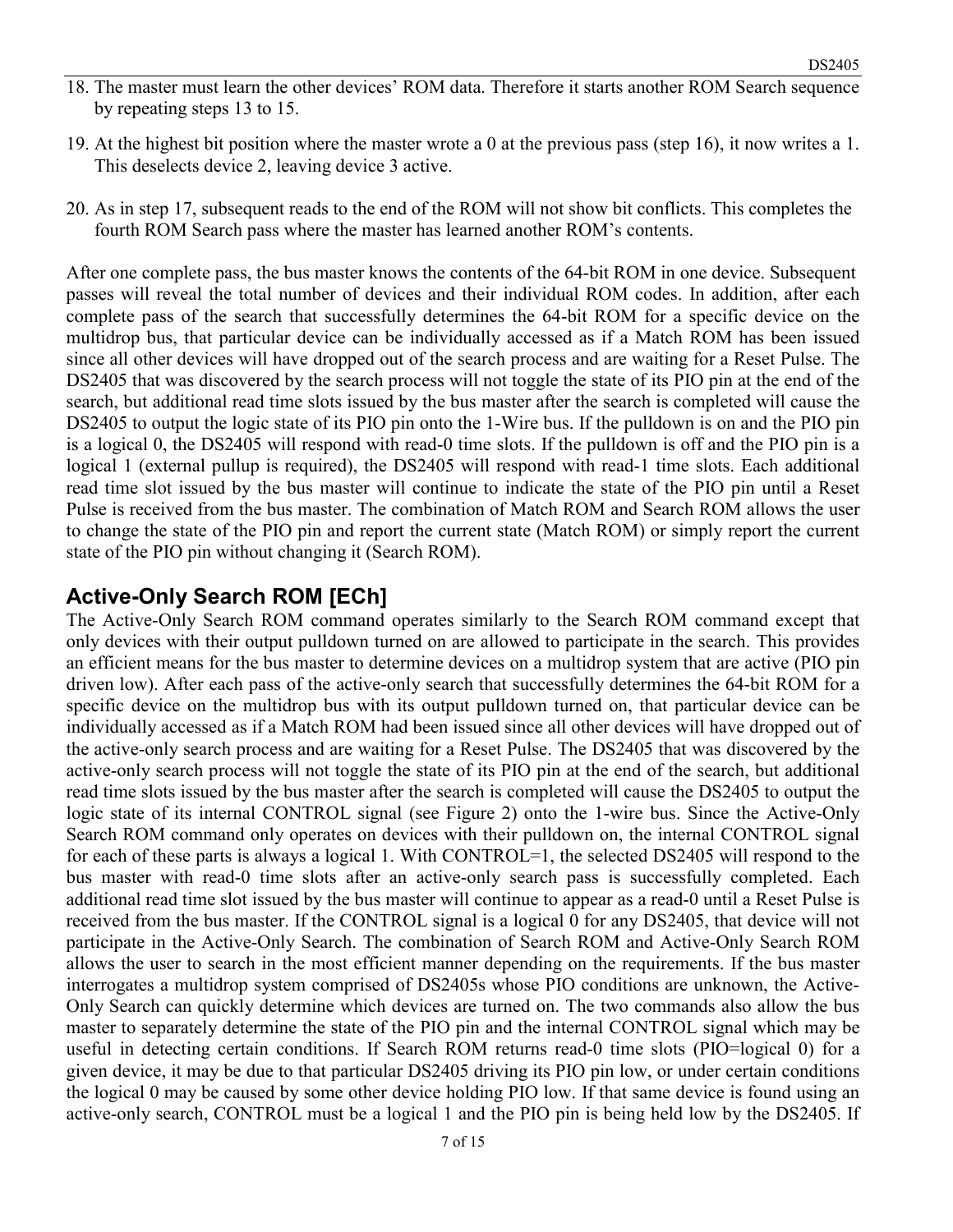that same device is not found using an active-only search, CONTROL must be a logical 0 and the PIO pin is being held low by some other device or perhaps a fault condition such as a PIO shorted to ground. A second fault condition may be detected if Search ROM for a given device returns read-1 time slots (PIO=logical 1) but Active-Only Search ROM is successful (CONTROL=logical 1) and returns read-0 time slots for the same device, indicating the possibility that PIO may be shorted to a positive voltage.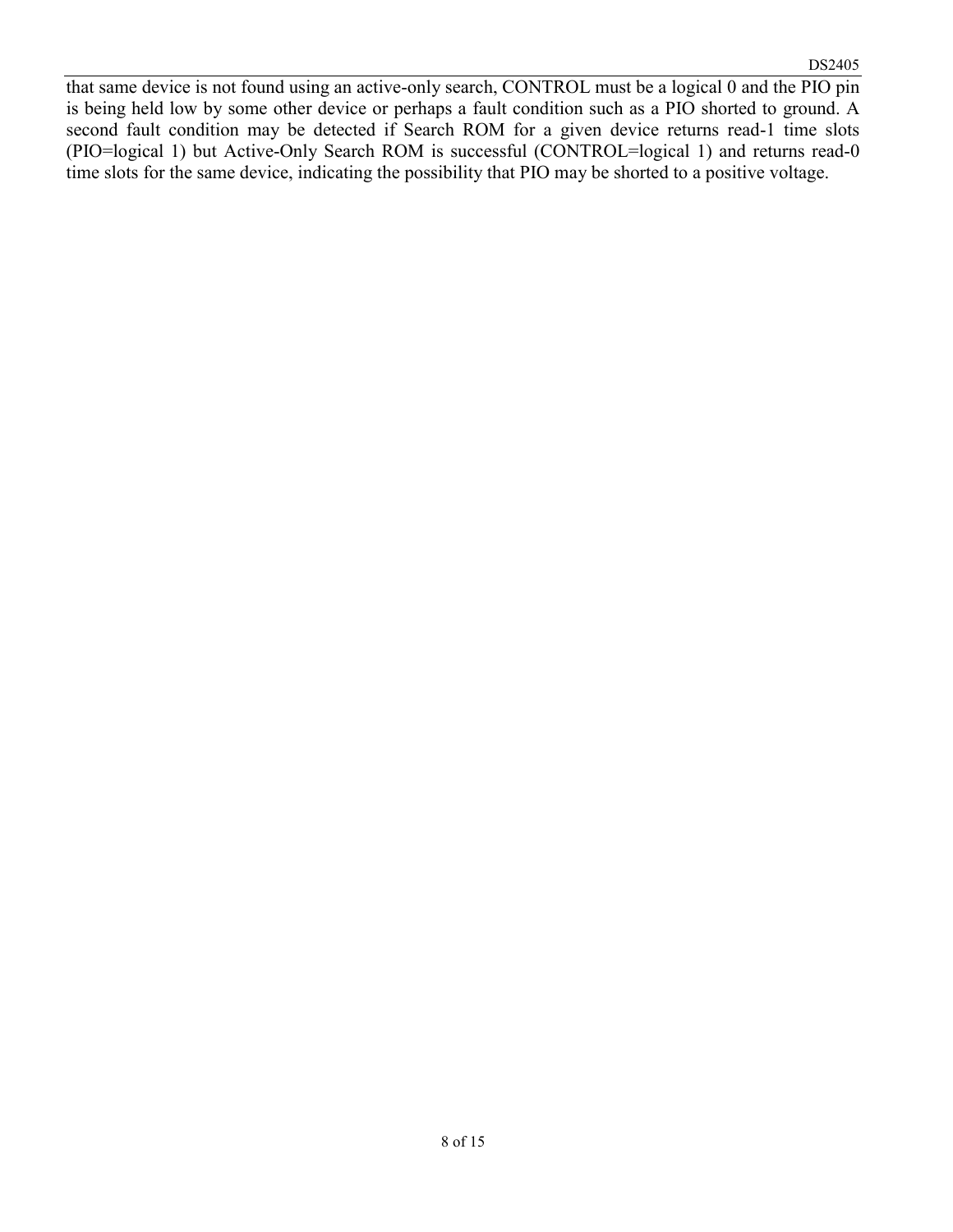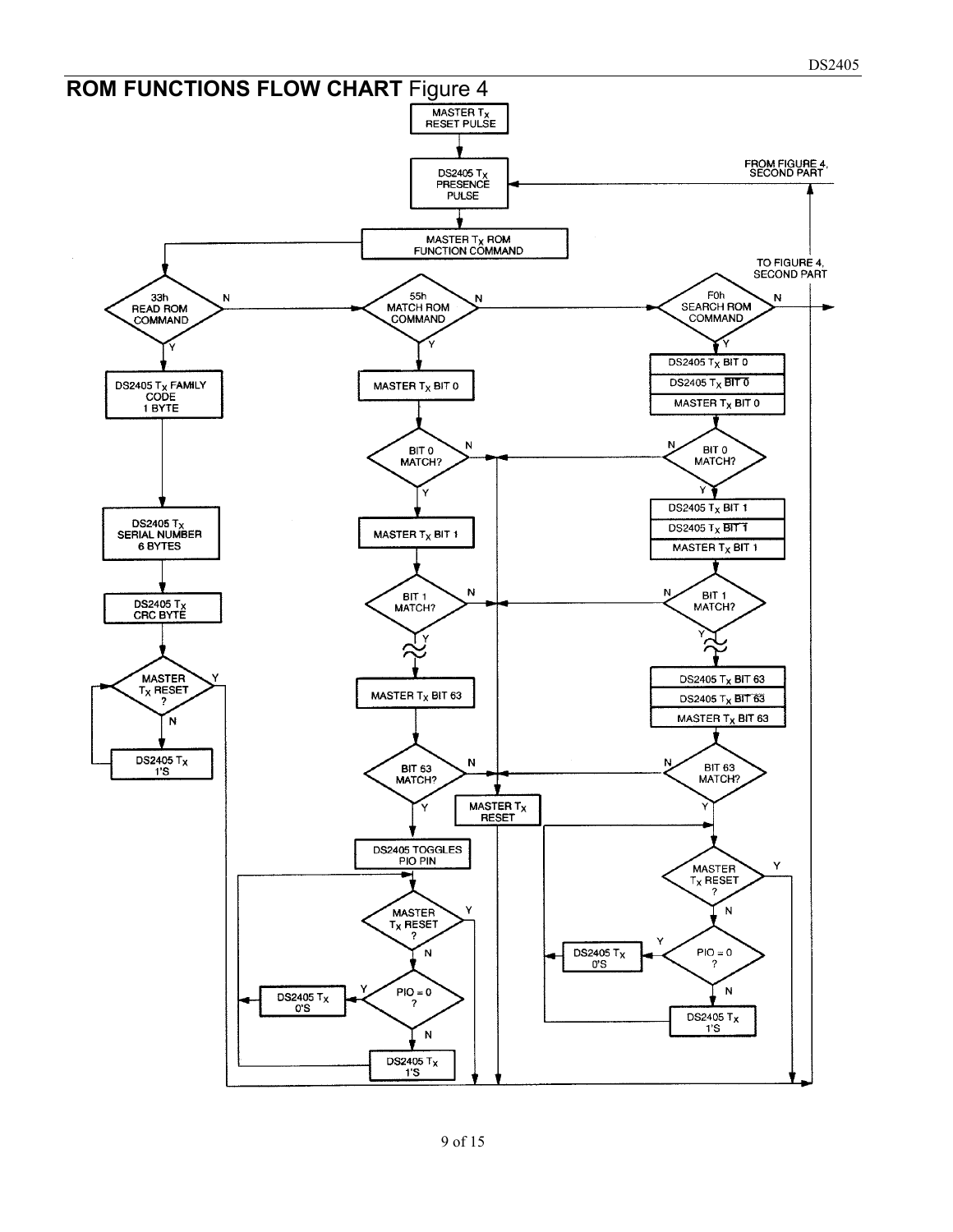# **ROM FUNCTIONS FLOW CHART** Figure 4 (cont.)

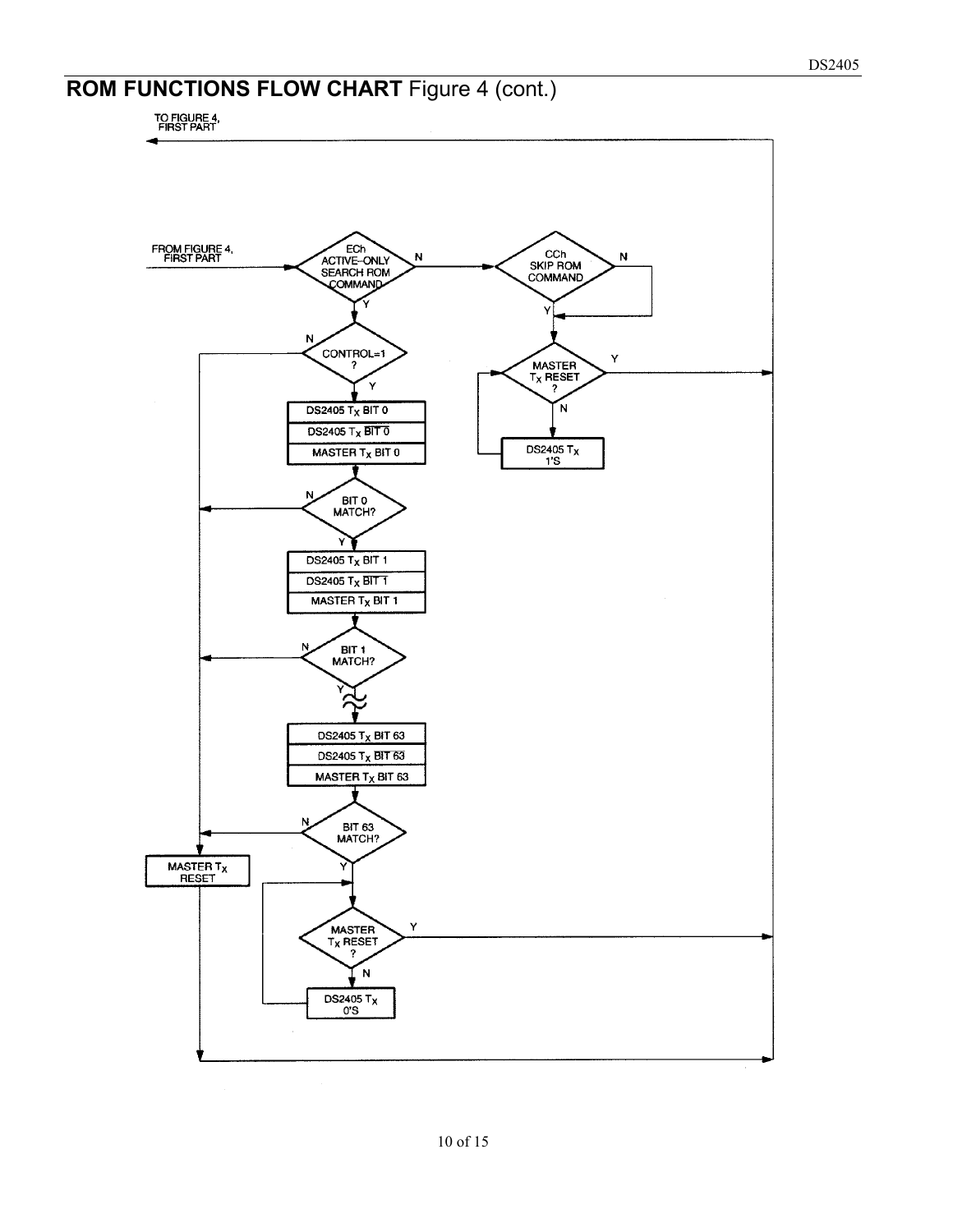# **Skip ROM [CCh]**

The complete 1-Wire protocol for all Dallas Semiconductor iButtons contains a Skip ROM command. Since the DS2405 contains only the 64-bit ROM with no additional data fields, the Skip ROM is not applicable and will cause no further activity on the 1-Wire bus if executed. The DS2405 does not interfere with other 1-Wire parts on a multidrop bus that do respond to a Skip ROM (for example, a DS2405 and DS1994 on the same bus).

# **1-WIRE SIGNALING**

The DS2405 requires strict protocols to ensure data integrity. The protocol consists of four types of signaling on one line: reset sequence with Reset Pulse and Presence Pulse, write 0, write 1 and read data. All these signals except Presence Pulse are initiated by the bus master.

The initialization sequence required to begin any communication with the DS2405 is shown in Figure 5. A Reset Pulse followed by a Presence Pulse indicates the DS2405 is ready to send or receive data given the correct ROM command.

The bus master transmits (TX) a Reset Pulse ( $t_{\text{RSTL}}$ , minimum 480 $\mu$ s). The bus master then releases the line and goes into receive mode (RX). The 1-Wire bus is pulled to a high state via the  $5k\Omega$  pullup resistor. After detecting the rising edge on the data pin, the DS2405 waits  $(t_{\text{PDH}}, 15{\text{-}}60\mu s)$  and then transmits the Presence Pulse  $(t_{PDL}, 60-240 \mu s)$ .



### **INITIALIZATION PROCEDURE "RESET AND PRESENCE PULSES"** Figure 5

In order not to mask interrupt signaling by other devices on the 1-Wire bus,  $t_{RSTL} + t_R$  should always be less than 960 $\mu$ s.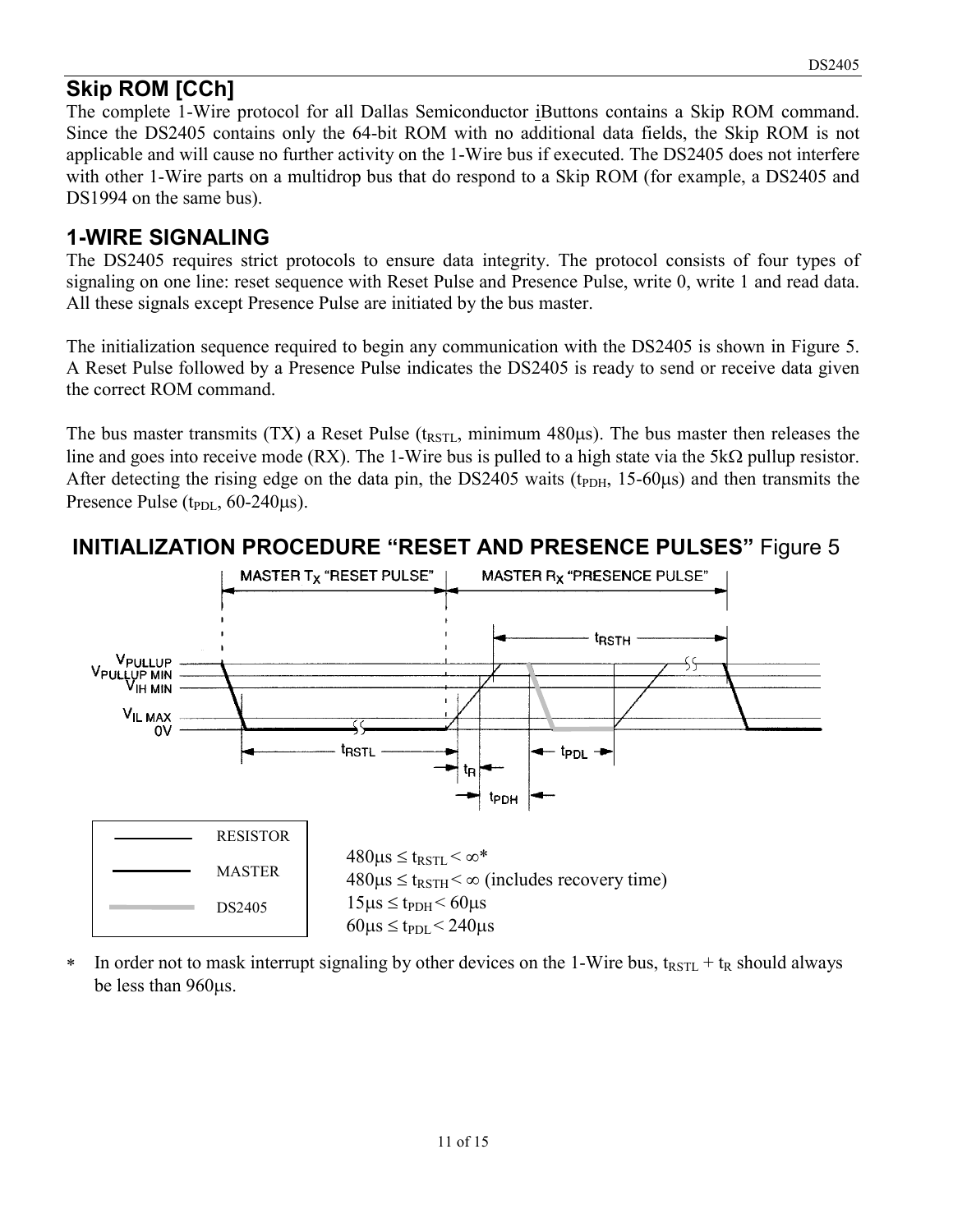#### **READ/WRITE TIME SLOTS**

The definitions of write and read time slots are illustrated in Figure 6. All time slots are initiated by the master driving the data line low. The falling edge of the data line synchronizes the DS2405 to the master by triggering a delay circuit in the DS2405. During write time slots, the delay circuit determines when the DS2405 will sample the data line. For a read data time slot, if a "0" is to be transmitted, the delay circuit determines how long the DS2405 will hold the data line low overriding the "1" generated by the master. If the data bit is a 1, the device will leave the read data time slot unchanged.

#### **READ/WRITE TIMING DIAGRAM** Figure 6 **Write-1 Time Slot**



#### **Write-0 Time Slot**



 $60\mu s \leq t_{\text{LOW}0} < t_{\text{SLOT}} < 120\mu s$  $1\mu s \leq t_{REC} < \infty$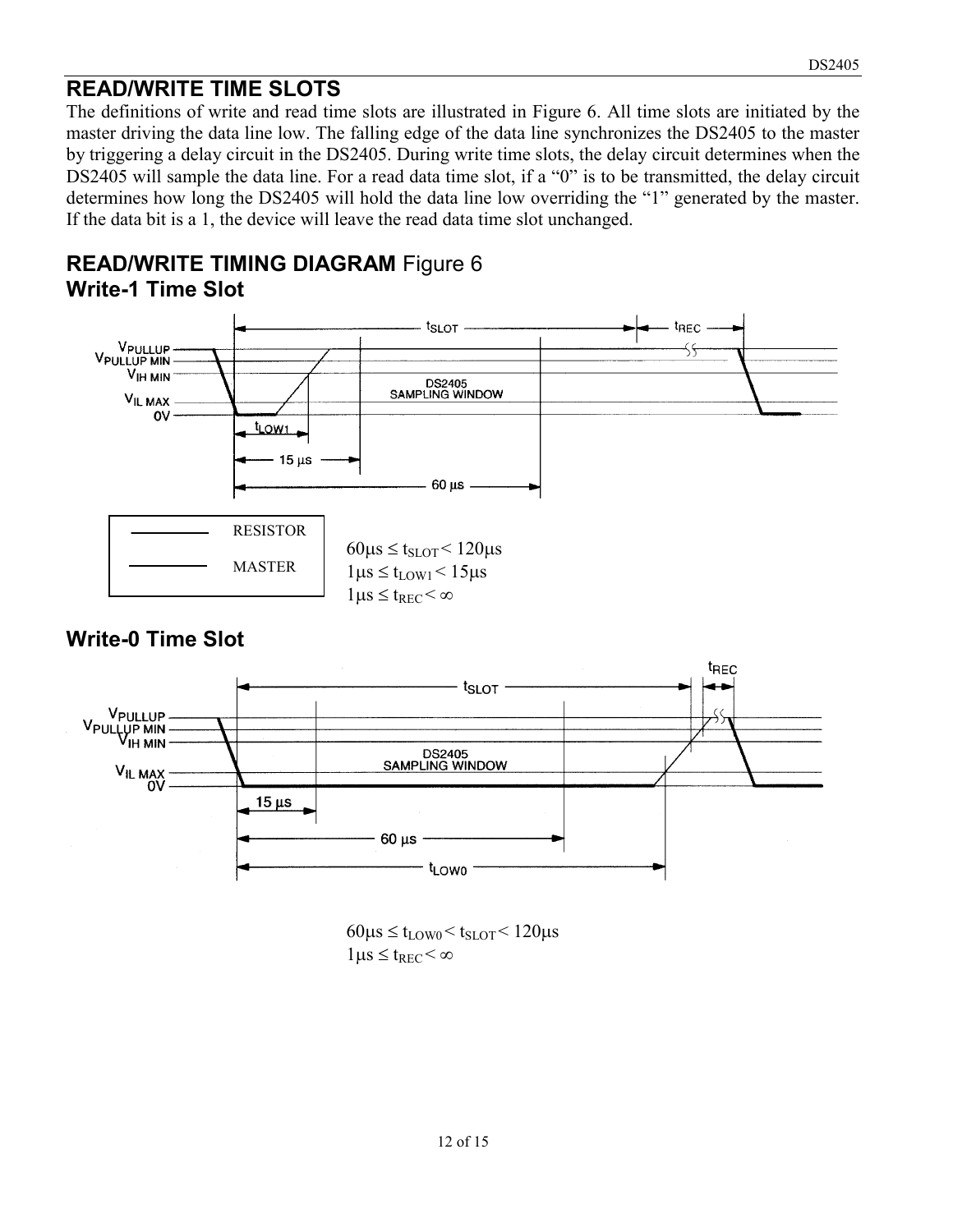#### **READ/WRITE TIMING DIAGRAM** Figure 6 (cont.) **Read-Data Time Slot**



# **CRC GENERATION**

To validate the data transmitted from the DS2405, the bus master may generate a CRC value from the data as it is received. This generated value is compared to the value stored in the last 8 bits of the DS2405. If the two CRC values match, the transmission is error-free.

The equivalent polynomial function of this CRC is:

 $CRC = x^8 + x^5 + x^4 + 1$ 

For more details, see the Book of DS19xx iButton Standards.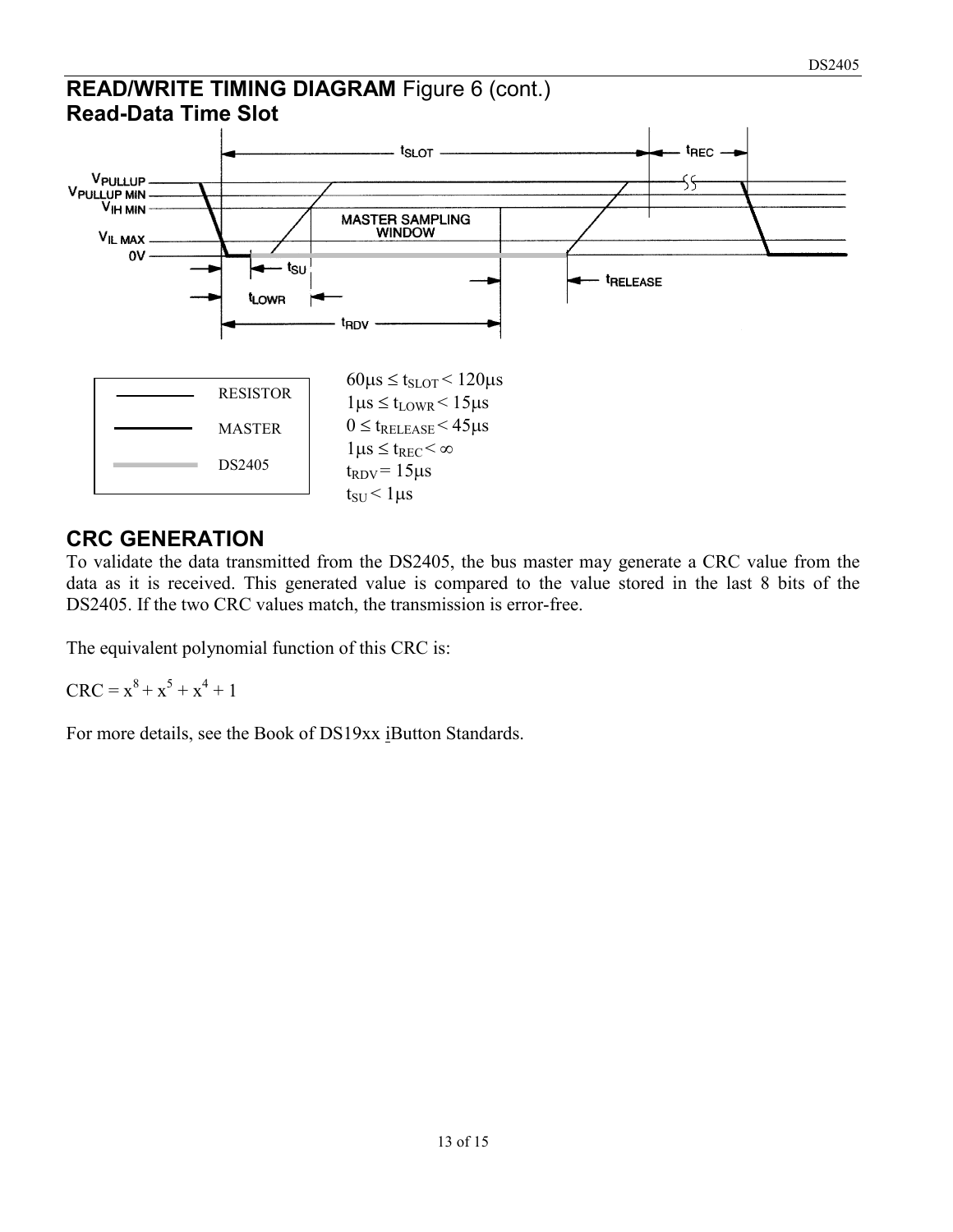# **ABSOLUTE MAXIMUM RATINGS\***

Voltage on any Pin Relative to Ground -0.5V to +7.0V Operating Temperature Range  $-40^{\circ}$ C to  $+85^{\circ}$ C Storage Temperature Range<br>
Solder Temperature -55°C to +125°C<br>
See J-STD-020A

See J-STD-020A Specification

 This is a stress rating only and functional operation of the device at these or any other conditions above those indicated in the operation sections of this specification is not implied. Exposure to absolute maximum rating conditions for extended periods of time may affect reliability.

| <b>DC ELECTRICAL CHARACTERISTICS</b> | (-40°C to +85°C; V <sub>PUP</sub> = 2.8V to 6.0V) |            |               |                   |              |              |
|--------------------------------------|---------------------------------------------------|------------|---------------|-------------------|--------------|--------------|
| <b>PARAMETER</b>                     | <b>SYMBOL</b>                                     | <b>MIN</b> | <b>TYP</b>    | <b>MAX</b>        | <b>UNITS</b> | <b>NOTES</b> |
| Logic 1                              | $\rm V_{\rm IH}$                                  | 2.2        |               | $V_{\rm CC} +0.3$ |              | 1,6,8        |
| Logic $0$                            | $\rm V_{II}$                                      | $-0.3$     |               | $+0.8$            |              | 1,10         |
| Output Logic Low $(a)$ 4 mA          | $V_{OL}$                                          |            |               | 0.4               |              |              |
| Output Logic High                    | $\rm V_{OH}$                                      |            | $\rm V_{PUP}$ | 6.0               |              | 1,2          |
| Input Load Current (DATA pin)        |                                                   |            |               |                   | uA           |              |
| Input Resistance (PIO pin)           | 1R                                                | 10         |               |                   | $M\Omega$    |              |

| <b>CAPACITANCE</b>   |               |            |     |            |       | $(t_{0} = 25^{\circ}C)$ |
|----------------------|---------------|------------|-----|------------|-------|-------------------------|
| <b>PARAMETER</b>     | <b>SYMBOL</b> | <b>MIN</b> | TVP | <b>MAX</b> | UNITS | <b>NOTES</b>            |
| Capacitance DATA pin |               |            |     | 800        | pF    |                         |
| Capacitance PIO pin  | $\cup P$      |            |     | 10         | ηF    |                         |

| AC ELECTRICAL CHARACTERISTICS | $(-40^{\circ}$ C to +85°C; V <sub>PUP</sub> = 2.8V to 6.0V) |            |            |            |              |                |
|-------------------------------|-------------------------------------------------------------|------------|------------|------------|--------------|----------------|
| <b>PARAMETER</b>              | <b>SYMBOL</b>                                               | <b>MIN</b> | <b>TYP</b> | <b>MAX</b> | <b>UNITS</b> | <b>NOTES</b>   |
| Time Slot                     | $t_{\rm SLOT}$                                              | 60         |            | 120        | $\mu$ s      |                |
| Write-1 Low Time              | $t_{LOW1}$                                                  |            |            | 15         | $\mu$ s      | 12             |
| Write-0 Low Time              | $t_{LOW0}$                                                  | 60         |            | 120        | $\mu$ s      |                |
| Read Low Time                 | $t_{LOWR}$                                                  |            |            | 15         | $\mu$ s      | 12             |
| Read Data Valid               | $t_{\rm RDV}$                                               |            | 15         |            | $\mu$ s      | 11             |
| Release Time                  | <i>t</i> RELEASE                                            | $\theta$   | 15         | 45         | $\mu$ s      |                |
| Read Data Setup               | $t_{\rm SU}$                                                |            |            |            | $\mu$ s      | 5              |
| Recovery Time                 | $t_{REC}$                                                   |            |            |            | $\mu$ s      |                |
| Reset Time High               | $t_{\rm RSTH}$                                              | 480        |            |            | $\mu$ s      | $\overline{4}$ |
| <b>Reset Time Low</b>         | t <sub>rstl</sub>                                           | 480        |            | 960        | $\mu$ s      | 13             |
| Presence Detect High          | $t_{\rm{PDH}}$                                              | 15         |            | 60         | $\mu$ s      |                |
| Presence Detect Low           | tpdl.                                                       | 60         |            | 240        | $\mu$ s      |                |